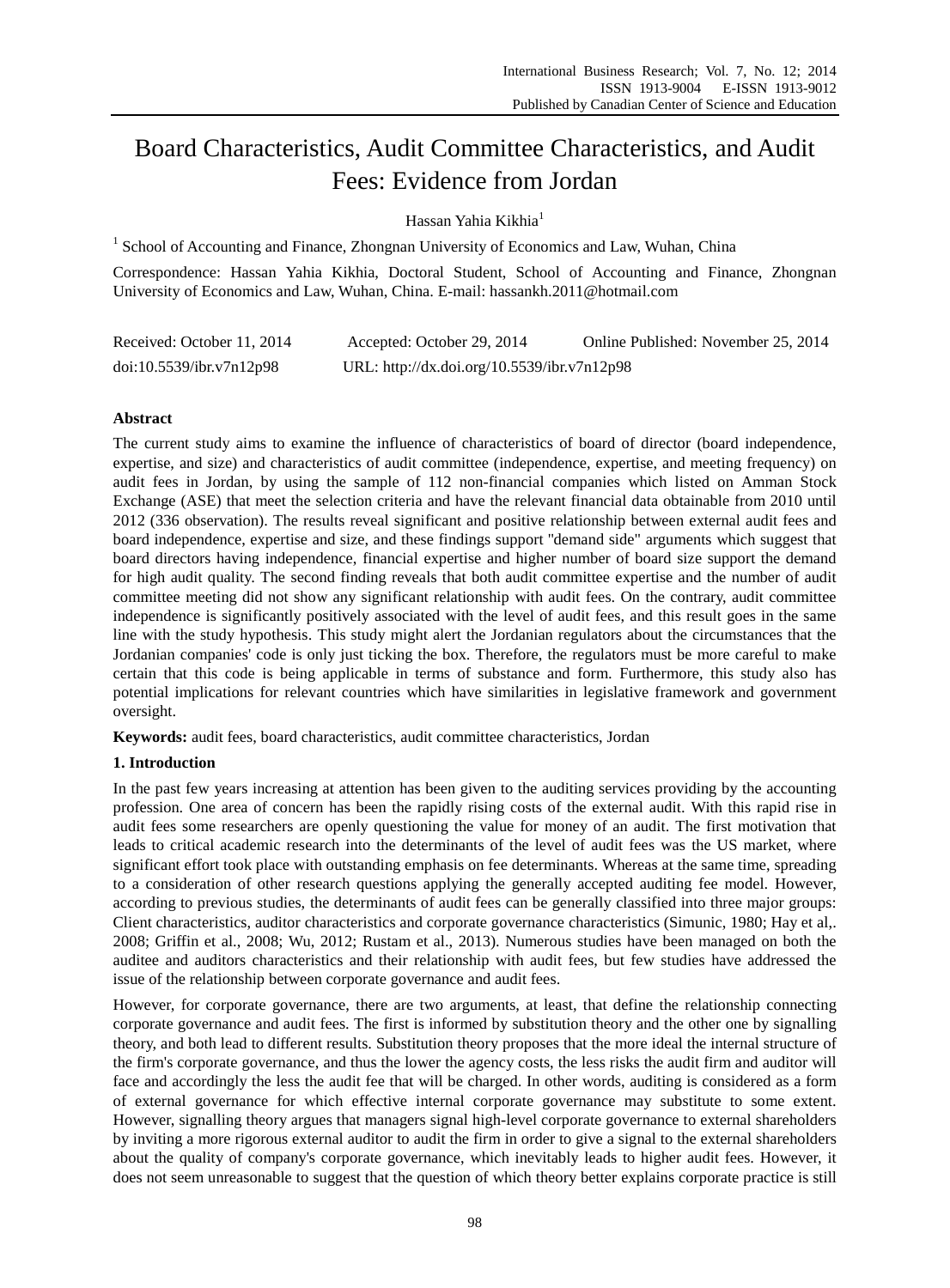unanswered despite of the varied empirical evidence reported to date and these conflicting views justify doing much more research in this issue. Additionally, there are many variables that constitute an index for measuring corporate governance in an organization. The features of corporate governance that are examined in this study are: Characteristics of board of directors (board independence, expertise, and size) and characteristics of audit committee (audit committee independence, expertise, and meeting frequency).

Board characteristics, since one of the board's responsibilities is to monitor the financial reporting and audit processes, this can be done in two methods: formal and informal. Formally, the board is involved with choosing the external auditor together with management and if present, the audit committee. This means that the board has influence in the audit process and the suggested audit fee. Informally, the presence of the board can be a signal for auditors that the quality of the audit is expected to be quite high. This can induce extra effort for auditors performing the audit (Carcello et al., 2002). Furthermore in the recent years, new Jordanian requirements have increased the responsibilities of board of directors in general and legal responsibility in particular. Therefore, the impact of board of directors on financial and audit process has been increased. Moreover, the association between audit fees and audit committee characteristics is unclear and not well understood in spite of numerous researches which have been done in this area. In the meantime, there are different opinions suggesting that the audit committee effectiveness could result in either decrease or an increase. If an audit committee improves the internal control strength, a reduced a level of audit fess would be predictable. On the other hand, if an audit committee pursues to improve the quality of audit service, the influence could be an increase in the level of audit fees. Accordingly, these conflicting views were the motivation to the researcher to select the audit committee characteristics as potential determinant for audit fees in this research.

Moreover, several studies have been focused on the market for audit profession and services in developed countries, but few research have been conducted on developing countries in general and Arabic world in particular. Thus, the current study extends previous studies by presenting a new evidence about the audit market in Jordan, where there are difficulties and problems facing the audit profession involve; lack of independence while performing the audit services because of relying on personal relationship, poor quality of audit evidence, poor auditor qualification due to the lack of continuous education (World Bank, 2004). Additionally, there is a gap between accounting profession and education due to the lack of adequate academic research publications, and this gap justifies doing more studies in this issue. Furthermore, the study has potential implications for relevant countries which have similarities in legislative framework and government oversight.

#### **2. Literature Review and Hypotheses Development**

#### *2.1 Board Characteristics*

Previous Studies indicated that audit fees have relationship with the quality of corporate governance and they argued that external auditors consider corporate governance as an internal control mechanism, which influences the extent and nature of audit testing (O'Sullivan, 2000; Carcello et al., 2002; Hay & Knechel, 2004; Lajmi and Gana, 2011). In this article, the characteristics of board of directors that have been studied include board independence, expertise and board size.

#### 2.1.1 Audit Fees and Board Independence

Board independence refers to the state in which all or a majority of the members of a board of directors do not have a relationship with the company except as directors. Hay and Knechel (2004) discus that the board independence will support the audit function because the independent board members seek to decrease their responsibilities toward questionable financial reporting decisions made by management. In Jordan, Al-Sharef (2008) investigated the relationship between corporate governance and effectiveness of internal auditing by using a sample of (56) internal auditors within the industrial sector. The study used questionnaire to collect the data. The result of this study was generally consistent with the literature that indicated positive association between corporate governance dimensions (namely board independence) and the effectiveness of audit function. On the other hand, O'Sullivan (1997) found that firms with a higher proportion of independent directors are more likely to seek for more supervision responsibilities as opposed to boards with a lower proportion of independent directors. Greater board independence with financial proficiency is related to more transparent disclosures on the performance of companies which might require more audit effort than the standard amount of effort being expended, which result in an increase in audit quality and therefor audit fees. According to the previous studies which suggest that companies with greater board independence will seek for more comprehensive audit, this study will propose the following hypothesis:

H1: There is a positive relationship between board independence and external audit fees.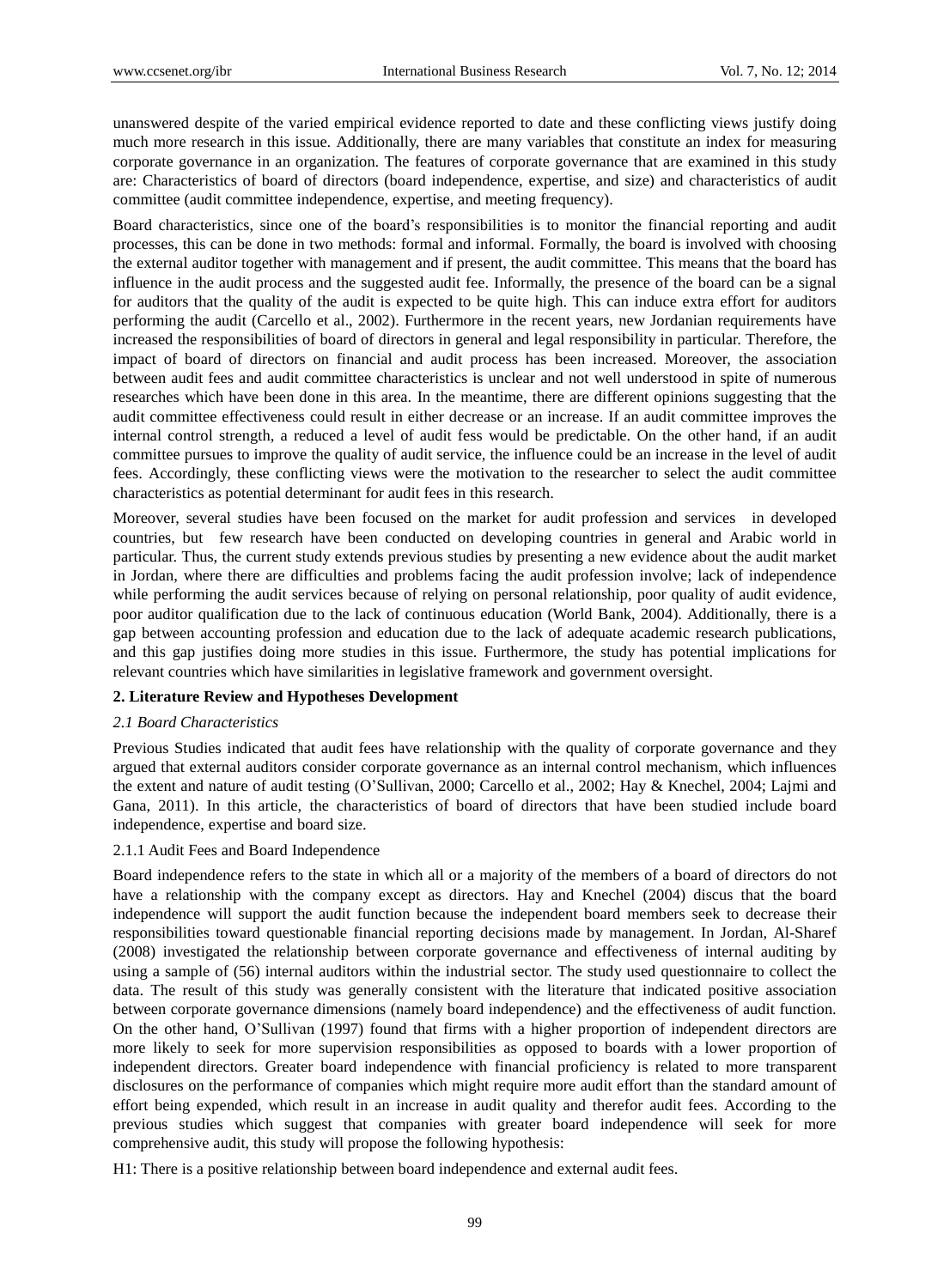## 2.1.2 Board Expertise and Audit Fees

To perform the financial reporting process, the board members should have accounting and financial experience in order to produce high financial reporting. Robertson and Lanfranconi (2002) indicated that the breakdown of Enron and WorldCom was because of the lack of experience of their board members. Specifically, in the Enron situation, the board members did not understand and recognize its complex financial structures that used special purpose entities. On other hand, in the WorldCom situation, the board members did not have basic knowledge about accounting principles. Moreover, they were not aware of expenditure being capitalized instead of expensed. To conduct specified responsibilities and duties, the board members should contain a diverse collection of skills. In addition, having board members with poor and lack experience and knowledge threatens the company performance due to their disability to deal with issues affecting the company's business. Therefore, this study expects that the members of boards of directors who have more experience are more likely to seek for higher quality audit service, resulting in higher audit fees. The discussion above leads to the following hypothesis:

H2: There is a positive relationship between board expertise and external audit fees.

#### 2.1.3 Board Size and Audit Fees

Board size is observed as an important component of board characteristics that may affect audit fees. The long-term objectives and direction of organizations are the responsibility of boards of directors. A study has been done by Beasley (1996) pointed out that the board size has material influence on the quality of corporate governance and significantly affects the likelihood of financial statement frauds. Therefore, as the size of the board of directors increases, the possibility of fraudulent financial statement will also increase. Further, high board size inclines to contain less significant discussion due to many directors are involved in the discussion, making it both time consuming and difficult to achieve cohesiveness. Additionally, too many people inside the same geographical position cannot work together effectually. However, for the current study, as mentioned previously, the researcher is more inclined to support "demand side" view which suggests that the higher board members is more likely to involve less significant discussion due to large directors are involved in the discussion led to a problem of coordination, thus the company could adopt approach of demanding high-quality, sufficient audit coverage to make a positive impression in the investors' minds about the quality of financial reporting and audit, this leading to higher audit fees. This discussion drives to the following hypothesis:

H3: There is a positive relationship between the board size and external audit fees

#### *2.2 Audit Committee Characteristics*

The audit committee helps to assure independence. The audit committee is comprised of directors, not managers, and their job is to appoint, retain, oversee, evaluate and terminate the audit firm. Previous studies argue that the key of audit committee characteristics, rather than the mere existence of an audit committee, critically influence the audit committee's capability to effectually perform its duties (Abbott et al., 2003). Consistent with previous research, this study revolves around audit committee independence, experience and the audit committee meeting frequency.

## 2.2.1 Audit Committee Independence and Audit Fees

Numerous researches propose that independence of audit committees are less probable to be connected with fraudulent financial statement (Abbott et al., 2000; Abbott et al., 2004) and more likely to be connected with lower earnings management (Xie et al., 2003) and a lower incidence of earnings restatement (Agrawal & Chadha, 2005). The independence of audit committee is expected to provide unbiased assessment and judgment and to be able to monitor management effectively. In Jordan Hamdan and Mushtaha (2011) studied the association between the characteristics of the audit committee of the industrial Jordanian companies which listed on ASE and the likelihood of the company getting an audit clean report. The results of their study pointed out that the independence of audit committee and the number of meetings had no impact on the opinion of the external auditors. However, related to the relationship between external audit fees and audit committee characteristics, the researcher did not find any previous study which sort out such relationship in Jordan. In conclusion, independent audit committee members may suggest demanding expended audit scope while the review of the audit program so as to preserve reputational capital and to avoid being related with financial misstatement (Abbott et al., 2003). For the current study, the researcher supports the opinion which proposes that independent audit committee will demand doing additional audit procedures and supports the auditor while negotiations with the managements, which in turn results in higher level of audit fees. Therefore, the current hypothesis will be as follow:

H4: There is a positive relationship between audit committee independence and the level of audit fees.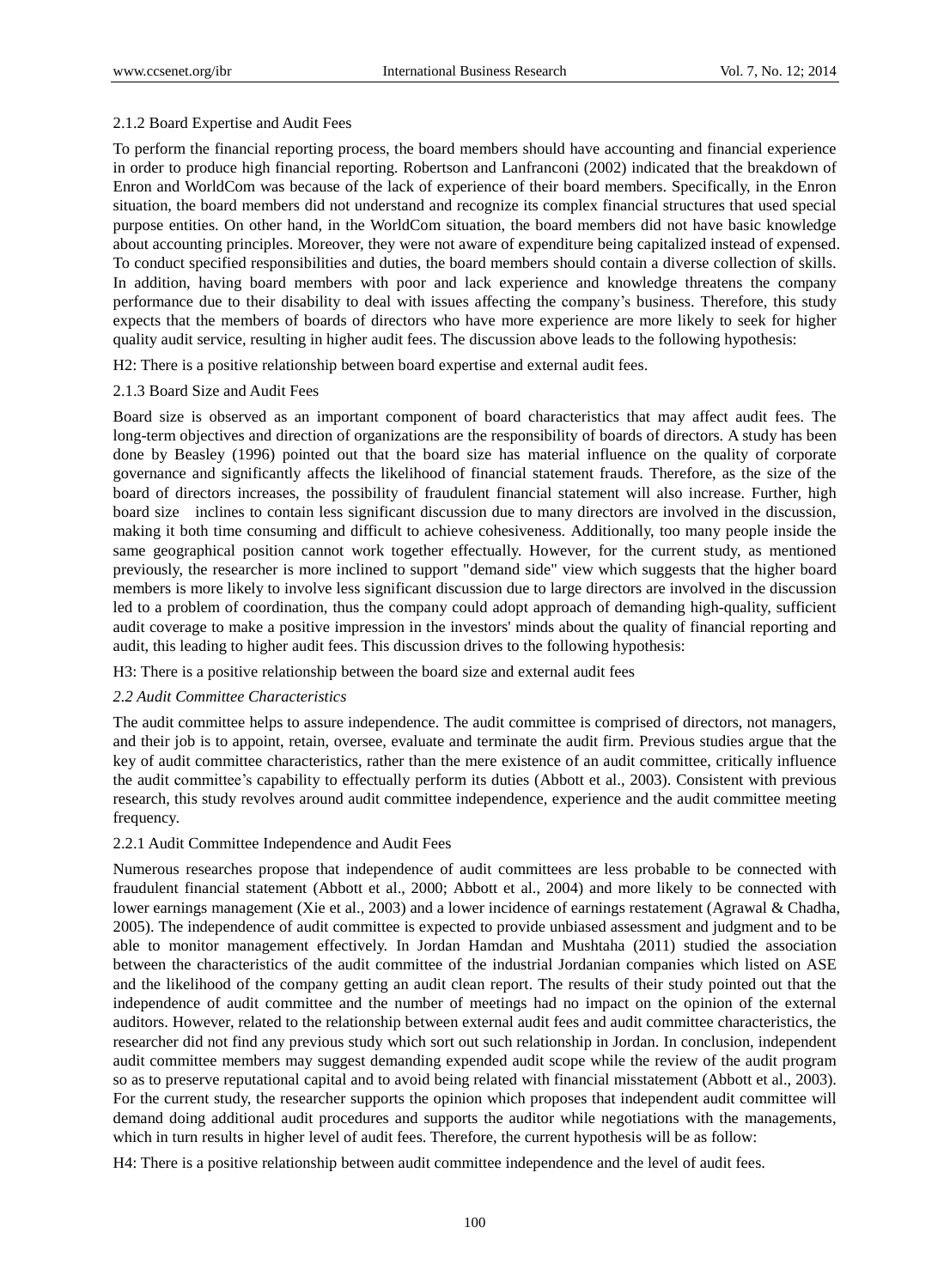## 2.2.2 Audit Committee Expertise and Audit Fees

Financial knowledge and expertise enhance audit committees effectiveness. In general, the expertise of audit committee plays an important role in audit function. However, it's worth pointing out that in Jordan the study of Al-Farah (2001) aimed at measuring how active are Jordanian audit committees from the perspective of internal and external auditors. It also tried to know the significant features that help to consolidate efficiency of such committees from the opinion of members of the audit committees of the Jordanian companies. The most important findings of the study were that the audit committees were active from the perspective of internal auditors, but never from the perspective of the external auditors. Some of the features that consolidate the role of audit committees are the financial and accounting knowledge of one member of the audit committee. On other hand, Lisic, et al. (2011) tried to study the relationship between incidence of restatements that is moderated by CEO power and audit committee financial expertise. The results of this study pointed out that the financial expertise of the audit committee is negatively related to incidence of restatements when the proxy for CEO power is low. Consequently, for the current study, the researcher believes that the audit committee which contains members with financial and accounting knowledge is more likely to support external auditors while discussing auditing issues with the management and such committee with this expertise is more likely to understand the risk that the external auditor faces, thus leading to propose the following hypothesis:

H5: There is a positive relationship between audit committee expertise and the level of audit fees.

## 2.2.3 Audit Committee Meeting Frequency and Audit Fees

The Audit committee frequency meeting is generally used in prior studies to define the diligence of audit committee members. However, according to literature review the existence of a committee doesn't mean that the committee will be effective. The attention has been shifted to the activities of audit committee in general and the frequency of committee meetings in particular (Jenny & lois, 2007; Feng et al., 2012). In the same manner, recent research provide evidence about the importance of audit committee frequency meeting. For instance, Beasley et al. (2000) pointed out that the audit committees which met less were more likely to fraud than that committee which met frequently. Moreover, Abbott et al. (2003) found that companies whose audit committee members met more than four times per year are less expected to obtain and have restated their audited financial statements. In Jordan, however, there is no study which has ever directly studied the association between the level of audit fees and audit committee meeting frequency. Nevertheless, the results of prior research support the viewpoint that the audit committee which meet frequently are more knowledgeable of current audit issues and more effectively and therefore more likely to support the auditor and understand his or her issues, thus lead us to expect positive association between frequently meeting and the level of audit fees.

H6: There is a positive relationship between audit committee meeting frequency and the level of audit fees.

## **3. Auditing Profession and Corporate Governance in Jordan**

Since the independence of Jordan in 1946, the audit profession has increased meaningfully in size. At present, there are about 300 audit firms in Jordan, ranging from a majority of very small audit firms to a minority of firms who are significantly larger and deal with much larger clients, including multinationals operating in Jordan (Abdullatif, 2013). Numerous Jordanian audit firms have some kind of connection with an international audit firms, including the Big Four. Currently, many of these Jordanian firms have managed a full membership in their international audit firm groups. This necessitates the Jordanian firm to follow the audit methodology and detailed programs of its international audit firm (insofar as required by the international firm), and to be inspected by that firm for quality control (Abdullatif & Al-Khadash, 2010).

Closely-held firms are the main audit clients in Jordan, particularly family-dominated. There is a limited separation between management and ownership, and the most senior positions in management are given to the biggest shareholders along with their relationships. Furthermore, whilst Jordanian public shareholding companies are required to establish audit committees, the efficiency of these committees might be restricted under such a governance system due to the fact that nonexecutive and executive members of boards of directors are supposed to have strong relationships (Abdullatif, 2013). At the same time, audit committee members do not have strong financial expertise. As stated by Abdullatif & Al-Khadash (2010) this type of corporate governance system, where leading executive managers (themselves major shareholders) are not answerable to minor shareholders, is likely to affect the nature of the purpose of the audit function and reduce its quality (and hence lower audit fees) giving the lower agency costs involved.

Khoury (2003) proposes that corporate governance in Jordan can be categorized into six aspects: A capital market, a legislative framework and government oversight, disclosure and accounting standards, transparency in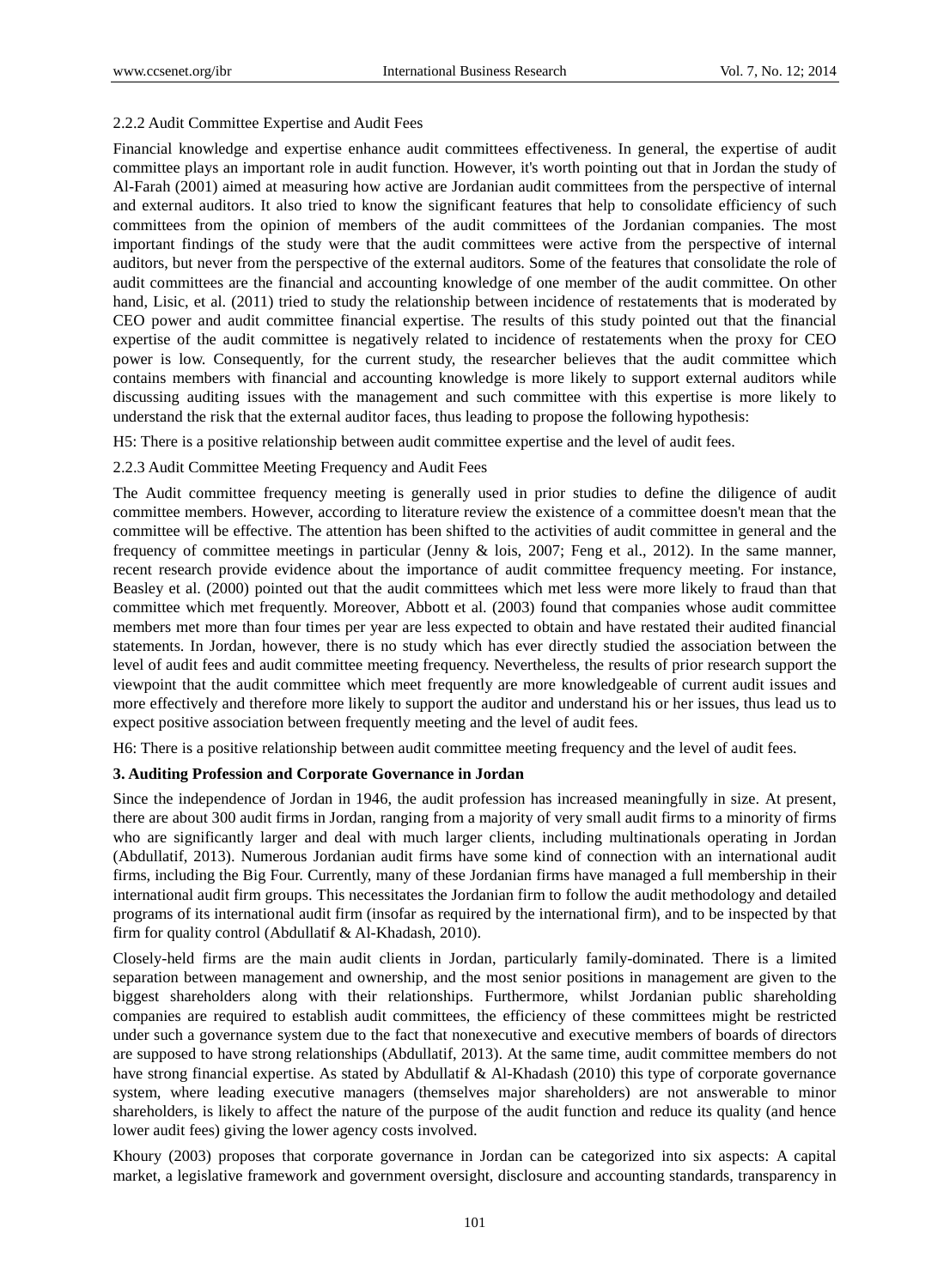privatization, supervision of the board of directors and preservation of property rights, and protection of minority rights. These six aspects are broadly stated in the Companies Law of 1997 and its mandates of 2002, and some in the Securities Law of 2002. However, the first code of Jordanian corporate governance has been published in 2005 by the Amman Stock Exchange. This code contains five chapters which involved identification of key terminology; information about the general meeting of shareholders; some guidelines for financial disclosures alongside with a conceptual framework for auditing and accountability; and summary of board responsibilities and board's structure.

## **4. Methodology**

#### *4.1 Sample and Data Collection*

The analysis is based on collection the data from the 2010 until 2012 financial statements of companies which listed on (ASE). This goes back to the difficulty in providing online annual reports of some companies before 2010. Besides that, lots of companies have not disclosed their annual reports for 2013 while performing this research. Taking into consideration the research requirements and the comparability of data, I selected the sample along with the following standards: Firstly, excluding listed companies that have not disclosed annual external audit fee in their annual reports; Secondly, the company is listed on ASE during the study period (2010, 2011, and 2012); Thirdly, excluding listed companies that stopped trading during the study period; Fourthly, bearing in mind the variance between the financial listed companies and listed companies in other sectors whether in term of the nature of business or the applicable accounting system could have an effect on the audit fees, so the sample does not comprise financial companies; Finally, if any required indicator is not available in the disclosure of company, this company is excluded from the sample.

Eventually, 121 companies (out of 130 firms in total) meet the selection standards and have the appropriate financial data obtainable. The sample is considered suitable because financial companies excluded from this research have extra regulatory environments and the treatment of items in their financial statements is dissimilar, making the determination of audit fees different from the non-financial companies. In Table (1) the sample description is specified. From this table, it can be seen that the highest contributing sector is the industrial sector with (66) companies and the services sector contributes (55) companies, for the finance sector and as we indicated above, the sample doesn't include financial companies. The expected company-year observations total to 363.

| <b>Sector</b>     | <b>Population</b> | year observations (*3) | <b>Sample</b> | Sample $(*3)$            | Percentage               |
|-------------------|-------------------|------------------------|---------------|--------------------------|--------------------------|
| <b>Industrial</b> | 72                | 216                    | 66            | 198                      | 54.54%                   |
| <b>Services</b>   | 58                | 174                    | 55            | 165                      | 45.46%                   |
| <b>Finance</b>    | 112               | 336                    | ۰             | $\overline{\phantom{a}}$ | $\overline{\phantom{a}}$ |
| <b>TOTAL</b>      | 242               | 726                    | 121           | 363                      | 100%                     |

Table 1. Sample description

#### *4.2 Model Specification*

The ordinary least squares (OLS) regression model is used as the method of data analysis. Regression is the most suitable tool for use in studying relations between variables. The ordinary least squares (OLS) regression is preferred because it helps in explaining the relationships among the various variables of the study and it brings out the differences that exist between companies, hence making it superior for the analysis required in this article. Thus, the ordinary least squares regression (OLS) will employ to investigate the association between external audit fees and corporate governance in Jordan. Both table (1) and (2) indicted independent and controls variables identification. The form of the fee regression model with the anticipated sign of the coefficients is as follows:

$$
FEES = B0 + B1 BOIND + B2 BOEXP + B3 BOS + B4 ACIND + B5 ACEXP + B6 ACMEET + B7 InASST + B8 RATIO + B9 FR + B10 LEV + B11 IND + B12 ROA + B13 BIGFOUR + e
$$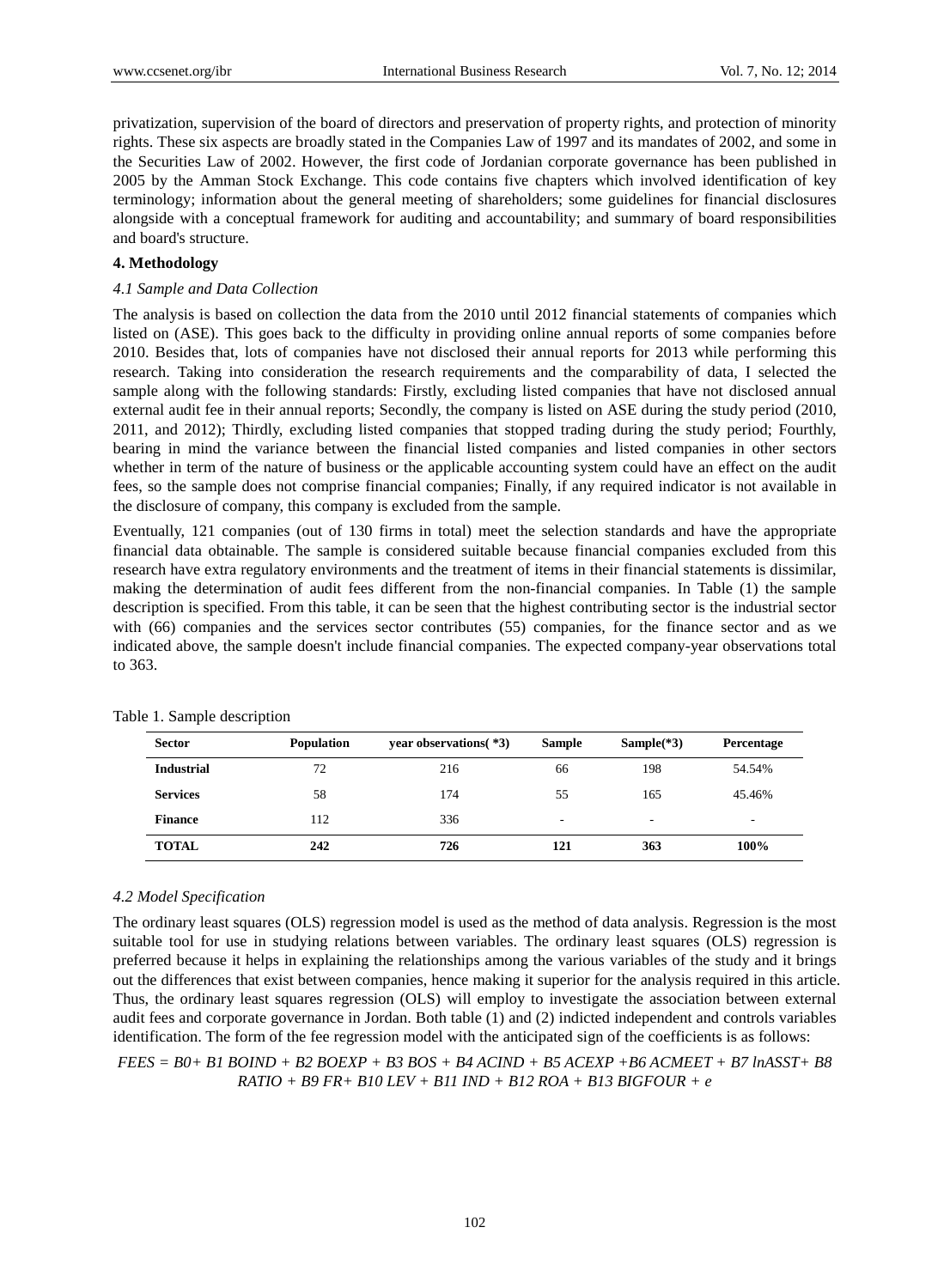## Table 2. Independent variables identification

| <b>Independent variables</b>        | Code          | <b>Measurement</b>                                                                                                                                            |
|-------------------------------------|---------------|---------------------------------------------------------------------------------------------------------------------------------------------------------------|
| <b>Board Independence</b>           | <b>BOIND</b>  | It is measured as the ratio of percentage of outside directors / total directors.                                                                             |
| <b>Board Expertise</b>              | <b>BOEXP</b>  | It is a dummy variable takes the value (1) if the board of company contains at least<br>one member with financial or accounting expertise, and (0) otherwise. |
| <b>Board Size</b>                   | <b>BOS</b>    | It is a total of board members.                                                                                                                               |
| <b>Audit Committee Independence</b> | <b>ACIND</b>  | Dummy variable takes the value (1) if the audit committee is 100 percent<br>independent, (0) otherwise.                                                       |
| <b>Audit Committee Expertise</b>    | <b>ACEXP</b>  | Dummy variable takes the value (1) if the audit committee has a member with<br>accounting or financial expertise, 0 otherwise.                                |
| <b>Audit Committee Meeting</b>      | <b>ACMEET</b> | The number of meetings of audit committee per year.                                                                                                           |

Table 3. Control variables identification

| <b>Control variables</b> | Code           | <b>Measurement</b>                                                                        |
|--------------------------|----------------|-------------------------------------------------------------------------------------------|
| <b>Company Size</b>      | LnASST         | Natural log of sample company's total assets.                                             |
| Complexity               | <b>RATIO</b>   | Sum of inventory and accounts receivable divided total asset.                             |
| <b>Financial Risk</b>    | <b>FR</b>      | Equity divided total assets.                                                              |
| <b>Company Leverage</b>  | <b>LEV</b>     | Sum of short-term debt and long-term debt /total assets.                                  |
| <b>Type of Industry</b>  | <b>IND</b>     | Dummy variable: $1 =$ manufacturing firm; $0 =$ non- manufacturing firm.                  |
| <b>Profitability</b>     | <b>ROA</b>     | Return on assets:.                                                                        |
| <b>Auditor Size</b>      | <b>BIGFOUR</b> | Dummy variable having value of 1 if the auditor belongs to the Big-four, and 0 otherwise. |

#### **5. Results**

#### *5.1 Descriptive Statistics*

According to sample size, the primary sample size was (121) companies which listed on ASE and meet the selection standards and have the appropriate financial data obtainable, but the researcher have found that there are (9) companies considered as outliers, needed to be excluded because they provided data that causes outliers. Additional analysis of these outliers caused in the fact that (7) companies of them experienced large incidental losses due to impairments of write-offs, other (2) companies reported high level of audit fees because they did not disclose audit fees clearly and separately as other companies, they disclosed audit fees with other fees, the researcher tried to contact with both of them in order to obtain the clear number of audit fees, but no response has been received, therefore the researcher excluded those companies from the sample size. However, a sample of 112 companies (121 primary sample - 9 companies consider as outliers) is sufficient to predict large effects and thus legitimizes the size of sample in this thesis. Tables (4) and (5) show summary statistics (mean, standard deviation, minimum and maximum) for all variables which used in the article.

|  |  |  | Table 4. Descriptive statistics of the dependent and independent variables |
|--|--|--|----------------------------------------------------------------------------|
|  |  |  |                                                                            |

| <b>Variable</b> | Mean  | N   | <b>St.Dev</b> | Min   | <b>Max</b> |
|-----------------|-------|-----|---------------|-------|------------|
| <b>FEES</b>     | 4660  | 336 | 5890          | 875   | 25600      |
| <b>BOIND</b>    | 0.319 | 336 | 0.253         | 0.000 | 0.863      |
| <b>BOEXP</b>    | 0.582 | 336 | 0.196         | 0.000 | 1.000      |
| <b>BOS</b>      | 8.584 | 336 | 2.123         | 5.000 | 14.000     |
| <b>ACIND</b>    | 0.462 | 336 | 0.494         | 0.000 | 1.000      |
| <b>ACEXP</b>    | 0.434 | 336 | 0.262         | 0.000 | 1.000      |
| <b>ACMEET</b>   | 4.321 | 336 | 0.514         | 4.000 | 6.000      |
|                 |       |     |               |       |            |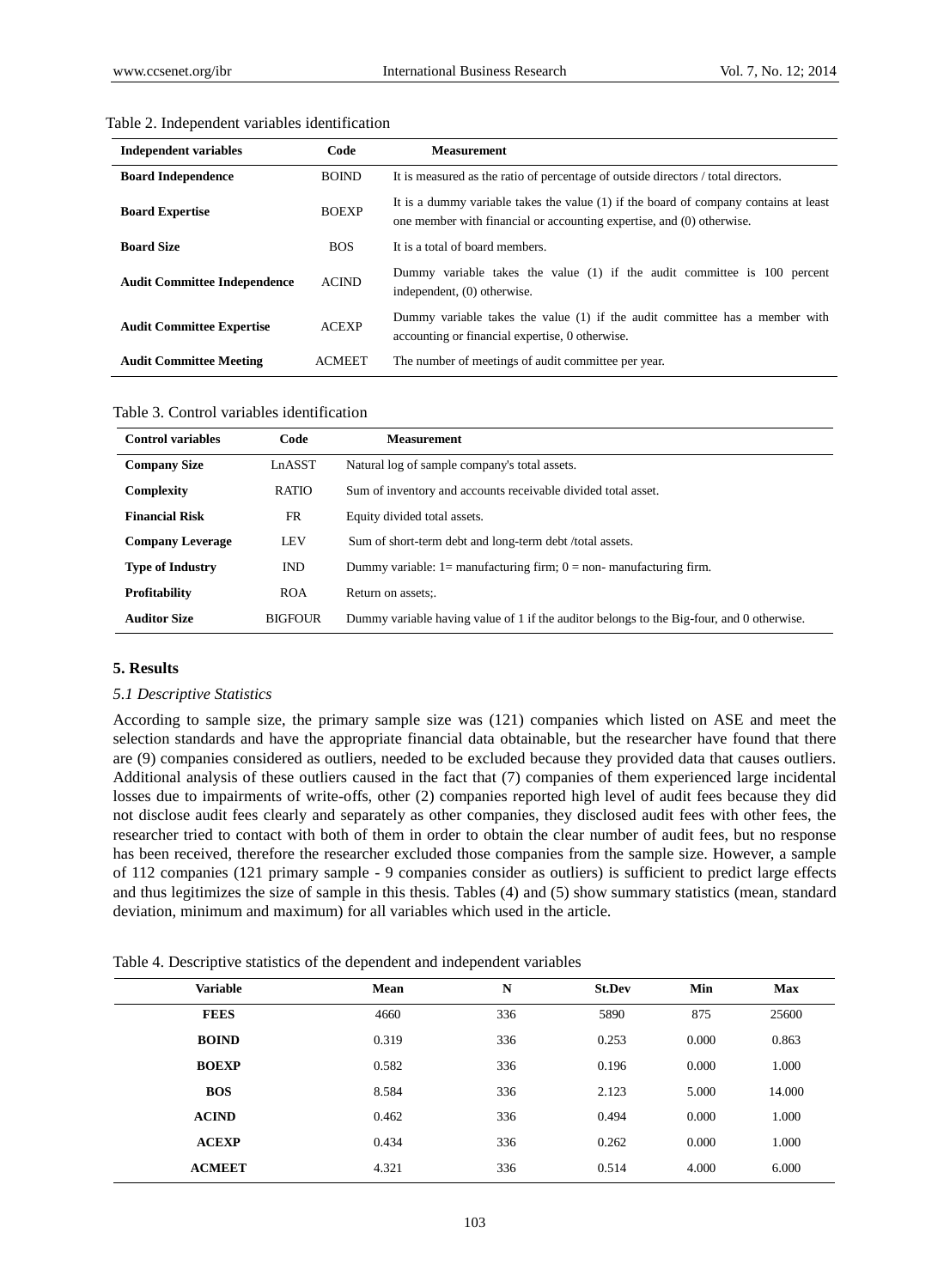Table (4) shows that in Jordan board independence ranges from 0% to 86% with an average of 31.9% and 58% of the members of board directors of study sample have financial expertise. It was also found that members in some listed companies do not have any financial expertise. In the meanwhile, all members in several other companies have that experience. Based on that, it can be concluded that greatest part of the Jordanian listed firms follow to the guidelines of corporate governance with respect to the financial expertise which indicated that the member of the board of directors should be qualified and enjoys adequate knowledge and experience in finance and administrative affairs. Moreover, table (4) exhibits the average number of board size is nine members.

| <b>Variable</b> | Mean   | N   | <b>St.Dev</b> | Min      | <b>Max</b> |
|-----------------|--------|-----|---------------|----------|------------|
| <b>InASST</b>   | 42.225 | 336 | 1.875         | 21.335   | 63.552     |
| <b>RATIO</b>    | 0.283  | 336 | 0.212         | 0.000    | 1.000      |
| FR              | 0.542  | 336 | 0.186         | 0.012    | 0.912      |
| <b>LEV</b>      | 34.905 | 336 | 34.913        | 0.312    | 247.601    |
| <b>IND</b>      | 0.564  | 336 | 0.503         | 0.000    | 1.000      |
| <b>ROA</b>      | 0.158  | 336 | 0.231         | $-0.168$ | 0.483      |
| <b>BIGFOUR</b>  | 0.371  | 336 | 0.498         | 0.000    | 1.000      |

Table 5. Descriptive statistics of the control variables

On the other hand, the maximum number of board size is fourteen members, which suggests that some Jordanian firms doesn't adhere the code of Jordanian corporate governance which mentions that the board size should be small enough (minimum 5) for effective decision-making and big enough (maximum 13) for directors to contribute their broad expertise and knowledge appropriately. Table (4) also shows that around 46% of the Jordanian listed companies have audit committee members who are independent. Furthermore, it was found that 43% of the members of the audit committee have financial expertise. It was also observed that the audit committees of the study sample meet around four times per year on average. The maximum number of meetings for the companies was six times per year, and the minimum was four times per year.

#### *5.2 Correlation among Independent Variables*

Correlation analysis is considered as a preliminary test to measure the association between the variables and their strength of the relationship. Correlation coefficients (the Pearson product-moment correlation) offer a numerical summary of the strength and direction of the linear association between two variables. The association between variables can be inspected visually by generating a scatter plot. Moreover, the correlation coefficient (the Pearson) offers an indication of the linear association between variables. Table (6) presents the correlation values between the variables of the study over three year (2010, 2011 and 2012). The diagonal cells having value 1 represents the correlation between variables themselves.

Table (6) indicates that the external audit fees has strong correlation with board independence (BOIND) of (0.187) and is significant at the 1% level, board expertise (BOEXP) is positively correlated with external audit fees of (0.091) and significant at the 5%, and the correlation between board size (BOS) and audit fees is significant at the 1% with correlation coefficient of (0.168). The correlation between audit committee independence (ACIND) and audit fees is positive with coefficient of (0.144) at the 1% significance level. On the other side, audit committee experience (ACEXP) is positively correlated with audit fees and significant at 5% level with correlation coefficient of (0.087). On the contrary, audit committee (ACMEET) is insignificant correlated with the level of audit fees.

#### *5.3 Multivariate Analysis*

The ordinary least squares (OLS) regression model is used as the method of data analysis. The model is similar to the cross-sectional audit fees regression model used by Simunic (1980). The audit fees model is estimated for four times that is for 2010, 2011, and 2012 then for the three years al-together. The results of all these models are almost quantitatively similar to each other. The results of the year's analysis are presented in Table (7). For current research the values of R squared are almost close to each other and consistently move around 71% to 75%. The adjusted R-squared improved approximately from 68% in 2011 to 71% in 2012. However, the year 2012 seems to produce a better explanatory model compared to 2010 and 2011.

One could draw the conclusion that, we can depend in the last model whereas includes the whole years (2010,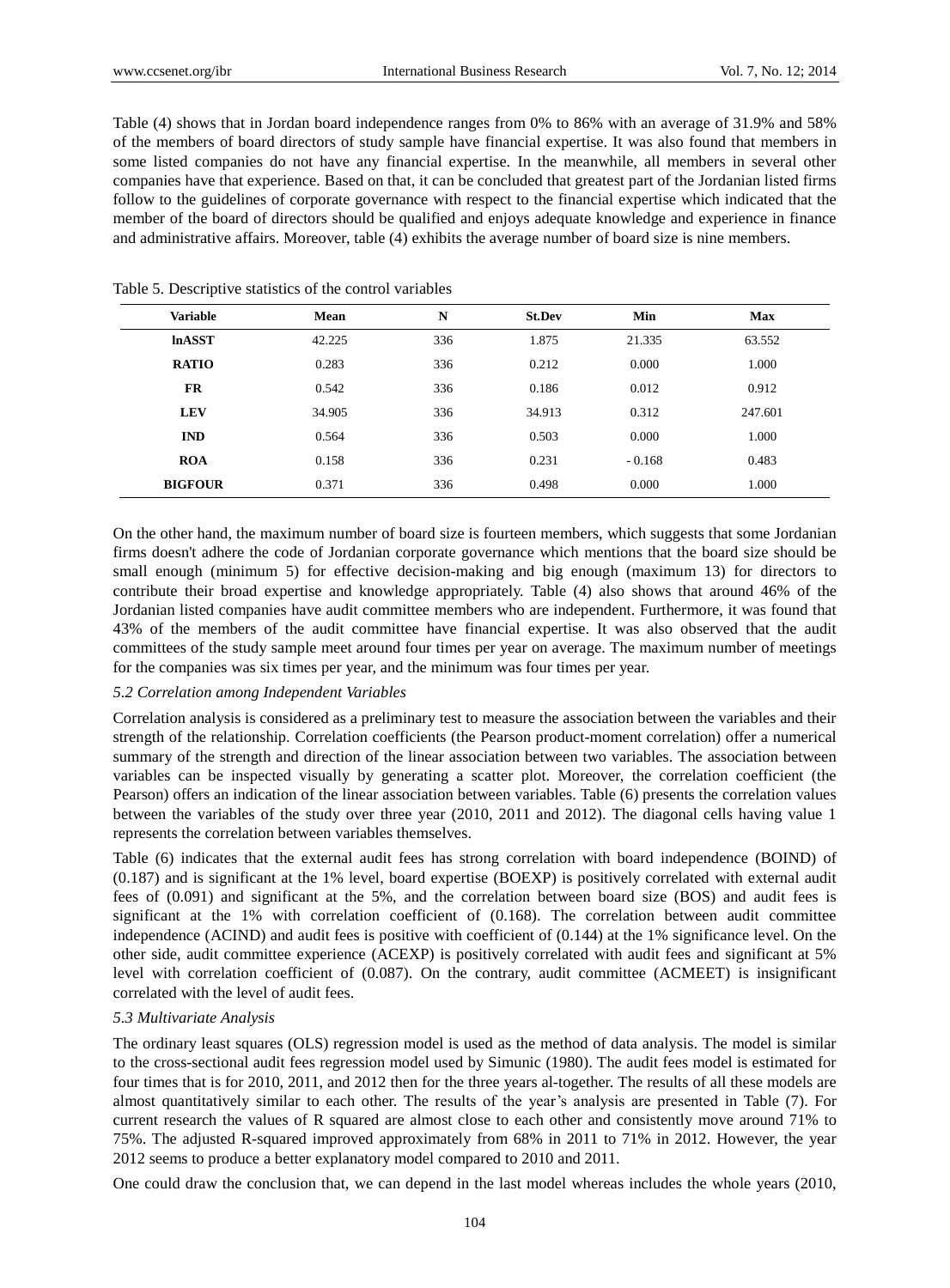2011 and 2012). Moreover, this model is significant with F-statistic value of (39.093) and  $p = 0.000$ , suggesting that the model is statistically valid. The R-squared for this model is (0.731) which means that 73.10% of the variance in audit fees is explained by the model. The adjusted R-squared is (0.701), which means that 70.10% of the variance would be explained by the model if it had been a sample of the whole population. Based on that, the present study will test the hypothesis according to the last model which includes the whole years (2010, 2011 and 2012). The whole year's model is:

 $FEES = 7.124 + 0.088 BOIND + 0.067 BOEXP + 0.105 BOS + 0.091 ACIND + 0.027 ACEXP + 0.032 ACMEET$  $+ 0.564$  LnASST + 0.283 RATIO - 0.089 FR + 0.118 LEV + 0.082 IND + 0.107 ROA + 0.223 BIGFOUR + e

| <b>Variables</b> | FEE          |              | <b>BOIND BOEXP</b> | <b>BOS</b>   |              |              | ACIND ACEXP ACMEET InASST RATIO |              |              | FR           | <b>LEV</b>   | <b>ROA</b>   | <b>BIG44</b> |
|------------------|--------------|--------------|--------------------|--------------|--------------|--------------|---------------------------------|--------------|--------------|--------------|--------------|--------------|--------------|
| <b>FEE</b>       | $\mathbf{1}$ |              |                    |              |              |              |                                 |              |              |              |              |              |              |
| <b>BOIND</b>     | $.187**$     | $\mathbf{1}$ |                    |              |              |              |                                 |              |              |              |              |              |              |
| <b>BOEXP</b>     | $.091*$      | $.176**$     | $\mathbf{1}$       |              |              |              |                                 |              |              |              |              |              |              |
| <b>BOS</b>       | $.168**$     | $.435***$    | $-.142*$           | $\mathbf{1}$ |              |              |                                 |              |              |              |              |              |              |
| <b>ACIND</b>     | $.144**$     | .082         | .047               | $-.132*$     | $\mathbf{1}$ |              |                                 |              |              |              |              |              |              |
| <b>ACEXP</b>     | $.087*$      | $.134*$      | .071               | $-.161*$     | $.154**$     | $\mathbf{1}$ |                                 |              |              |              |              |              |              |
| <b>ACMEET</b>    | .036         | .012         | .051               | $-.142*$     | $-.021$      | .076         | $\mathbf{1}$                    |              |              |              |              |              |              |
| <b>InASST</b>    | $.663**$     | $.164**$     | .022               | .293**       | .023         | $-.221**$    | .014                            | $\mathbf{1}$ |              |              |              |              |              |
| <b>RATIO</b>     | $.343**$     | $.122*$      | $-.024$            | $.176***$    | $.132*$      | $-.021$      | .081                            | $.192**$     | $\mathbf{1}$ |              |              |              |              |
| FR               | $-.118*$     | $.128*$      | .052               | $-.134$      | $-.052$      | .084         | .021                            | $-.141*$     | $-.223**$    | $\mathbf{1}$ |              |              |              |
| <b>LEV</b>       | $.168**$     | .064         | .179**             | $.196**$     | .027         | $-.164**$    | .097*                           | $.325**$     | $-.071$      | $.352**$     | $\mathbf{1}$ |              |              |
| <b>IND</b>       | $.132*$      | $.145*$      | $.126*$            | $.274**$     | $.152*$      | .121         | .005                            | $.133*$      | $.213**$     | $.216**$     | $.195***$    |              |              |
| <b>ROA</b>       | $.147*$      | $-.063$      | .082               | .018         | $-.124*$     | .015         | $-.096$                         | .319**       | .019         | $.123*$      | .023         | $\mathbf{1}$ |              |
| <b>BIGFOUR</b>   | $.275**$     | $.121*$      | $.136*$            | $.128*$      | $.112*$      | .091         | $.122*$                         | $.134*$      | .091         | $.164**$     | $.217**$     | .052         | $\mathbf{1}$ |

Table 6. Correlation statistics for variables used in the analyses

The sample is based on observations of 112 firms over the 2010-2012 period.2. Note: \*\*indicates significant at 1% level; \* indicates significance at 5% level (two-tailed).

#### *5.4 Analysis of the Results*

Consistent with the first hypothesis, the result indicates that there is a positive and significant association (co-efficient  $= 0.088$  and  $p < 0.05$ ) between board independence and external audit fees. This finding goes in the same line with the prior studies (Bearsly & Petroni 2001; O'Sullivan 2000; Hay & Knechel, 2004) and supports "demand side" arguments which suggests such positive association. The investigation into relationship between board expertise and audit fees is the second of study objectives. The positively signed coefficient ( $\beta$  = 0.067, p < 0.10) on BOEXP supports the study's hypothesis. This finding goes in the same line with the Carcello et al. (2002) and also it improves demand arguments. This finding suggests that the members of boards of directors who have more experience are more likely to demand high-quality audit work, which leads to higher audit fees. However, the result is different from some previous studies which conducted that board members who have financial expertise enhance the quality of oversight by the board. This enhanced oversight may substitute increased auditor effort and reduce the auditor's assessment of control risk, resulting in decreased audit fees. The study points out that board size is positively and significantly associated with audit fees, the positively signed coefficient ( $\beta = 0.105$ , p < 0.05). The result indicates that as the board size increases, the probability of financial statement frauds also increases, and the likelihood that the auditors will face litigation risk will be higher, thus the auditors will charge more fees.

The investigation into association between audit committee independence and external audit fees is the fourth of study objectives. The positively signed coefficient ( $\beta = 0.091$ ,  $p < 0.10$ ) on ACIND supports this hypothesis. This proposes that an independent audit committee director requires higher level of audit assurance and possibly provide stronger support for external auditors throughout their negotiations with management. This ultimately may result in higher audit fees.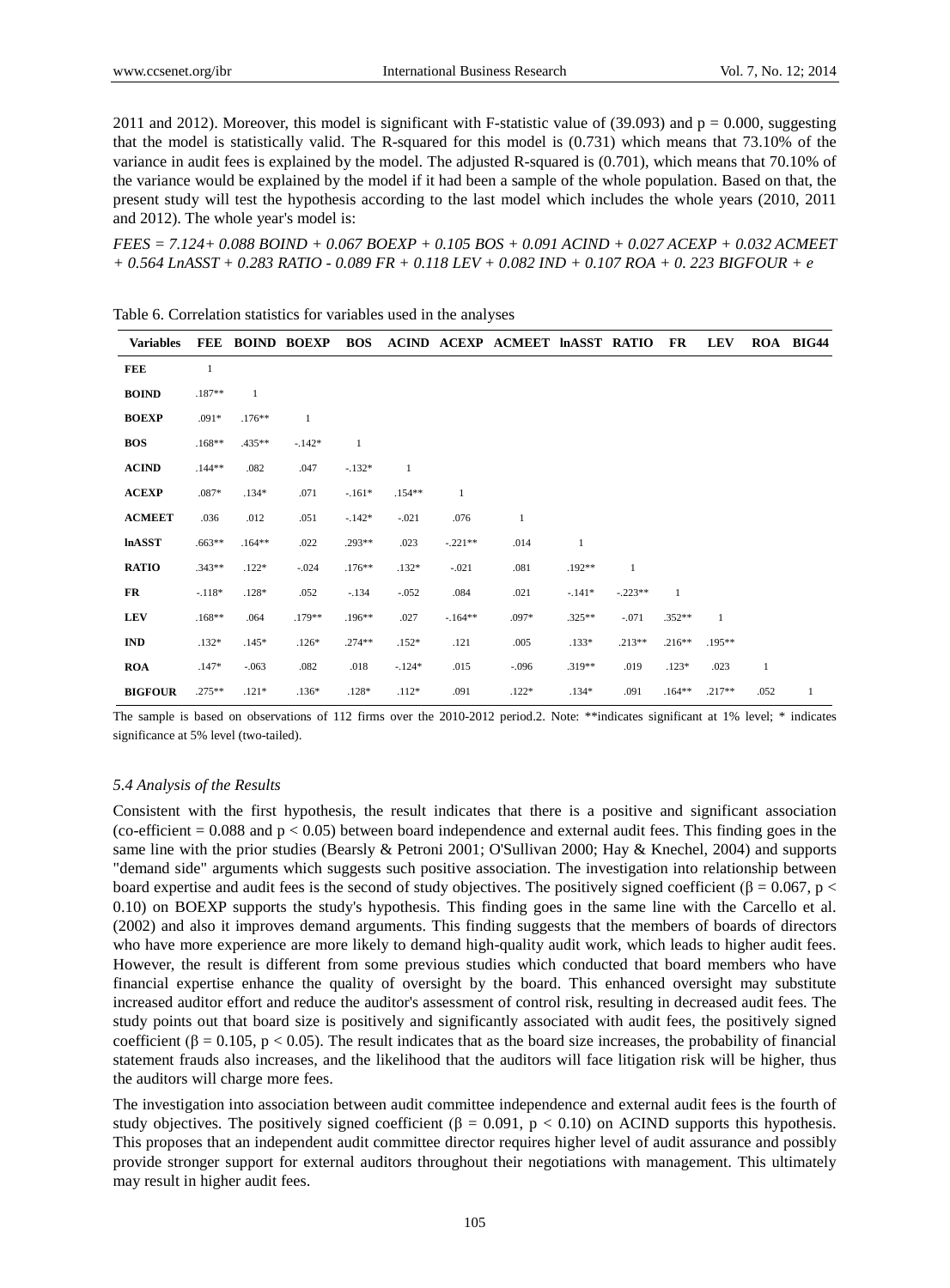|  | Table 7. Multiple regression result for 2010, 2011, 2012 and the whole years (year-wise) |  |  |  |
|--|------------------------------------------------------------------------------------------|--|--|--|
|  |                                                                                          |  |  |  |

| <b>Variable</b>                 |              | 2010       |          | 2011       |          | 2012       |          | <b>Whole years</b> |
|---------------------------------|--------------|------------|----------|------------|----------|------------|----------|--------------------|
|                                 | <b>Coeff</b> | p-value    | Coeff.   | p-value    | Coeff.   | p-value    | Coeff.   | p-value            |
| Intercept                       | 7.142        | 0.000      | 6.089    | 0.000      | 5.245    | 0.000      | 7.124    | 0.000              |
| Board characteristics.          |              |            |          |            |          |            |          |                    |
| <b>BOIND</b>                    | 0.101        | $0.038**$  | 0.077    | $0.067*$   | 0.095    | $0.054*$   | 0.088    | $0.043**$          |
| <b>BOEXP</b>                    | 0.059        | $0.042**$  | 0.044    | $0.084*$   | 0.032    | $0.063*$   | 0.067    | $0.077*$           |
| <b>BOS</b>                      | 0.137        | $0.027**$  | 0.118    | $0.031**$  | 0.094    | $0.045**$  | 0.105    | $0.033**$          |
| Audit committee characteristics |              |            |          |            |          |            |          |                    |
| <b>ACIND</b>                    | 0.082        | $0.053*$   | 0.096    | $0.046**$  | 0.076    | $0.079*$   | 0.091    | $0.052*$           |
| <b>ACEXP</b>                    | 0.046        | 0.232      | 0.021    | 0.341      | 0.051    | 0.106      | 0.027    | 0.265              |
| <b>ACMEET</b>                   | 0.012        | 0.575      | 0.022    | 0.602      | 0.027    | 0.618      | 0.032    | 0.652              |
| Control variables.              |              |            |          |            |          |            |          |                    |
| <b>lnASST</b>                   | 0.496        | $0.000***$ | 0.554    | $0.000***$ | 0.432    | $0.000***$ | 0.564    | $0.000***$         |
| <b>RATIO</b>                    | 0.296        | $0.032**$  | 0.276    | $0.057*$   | 0.303    | $0.022**$  | 0.283    | $0.042**$          |
| <b>FR</b>                       | $-0.078$     | $0.078*$   | $-0.108$ | $0.039**$  | $-0.098$ | $0.043**$  | $-0.089$ | $0.069*$           |
| <b>LEV</b>                      | 0.142        | $0.021**$  | 0.087    | $0.056*$   | 0.122    | $0.032**$  | 0.118    | $0.042**$          |
| $\mathbf{IND}$                  | 0.098        | $0.076*$   | 0.076    | $0.075*$   | 0.106    | $0.048*$   | 0.082    | $0.067*$           |
| <b>ROA</b>                      | 0.106        | $0.044*$   | 0.116    | $0.031**$  | 0.079    | $0.085*$   | 0.107    | $0.047**$          |
| <b>BIGFOUR</b>                  | 0.233        | $0.012**$  | 0.213    | $0.002**$  | 0.245    | $0.006***$ | 0.223    | $0.008***$         |
| F-statistic                     | 16.125       |            | 14.114   |            | 17.157   |            | 39.093   |                    |
| Sig.F                           | 0.000        |            | 0.000    |            | 0.000    |            | 0.000    |                    |
| R-squared                       | 0.726        |            | 0.711    |            | 0.756    |            | 0.731    |                    |
| Adjusted $R^2$                  | 0.686        |            | 0.682    |            | 0.712    |            | 0.701    |                    |

\*\*\*indicates significance at 1% level; \*\* indicates significance at 5% level and \* indicates significance at 10% level. The reported p-values are all tow-tailed. All variables are defined in previous sections.

The insignificantly positive co-efficient of the number of audit committee members who have financial or accounting expertise does not support the study hypothesis about the relationship between audit committee expertise and audit fees. Nevertheless, the result of this paper is different from that of some studies showed that audit committee members who have financial experience offer additional support for auditors when negotiating or discussing auditing matters or auditing scope with management. Such skillfulness allow audit committee members to better understand the auditing issues, risks, and the audit processes and procedures offered to address these issues and risks. Thus leading to decrease audit risk (DeZoort & Salterio, 2001). In-consistent with the study's expectation, the co-efficient of ACMEET is insignificant. This result goes in the same line with the finding of previous research which tests the impact of number of meeting on audit quality in Jordan, and confirmed that there is no influence for the number of meetings on the audit quality (Hamdan & Mushtaha, 2011).

#### *5.5 Sensitivity Tests*

Prior literatures (e.g., Simon, 1985) suggest use of sensitivity tests in order to ensure the robustness of the proposed audit fees model and the validity of study results. Thus, current study estimates proposed model by using alternative test variable definitions especially the independent variables that showed weak association with audit fees. The primary results indicated that both audit committee experience (ACEXP) and the number of audit committee meetings (ACMEET) did not display any sign of significance for the association with audit fees, and for audit committee independence (ACIND) it has relationship with audit fees, but it is significant at 10%. One possible conjecture concerning this result consistent with notion that the current study did not choose appropriate scale, thus the researcher used continuous versions of audit committee expertise, audit committee meeting and Independent audit committee members to re-estimate the proposed model.

Firstly, for audit committee expertise, the primary model measured this variable as dummy variable, code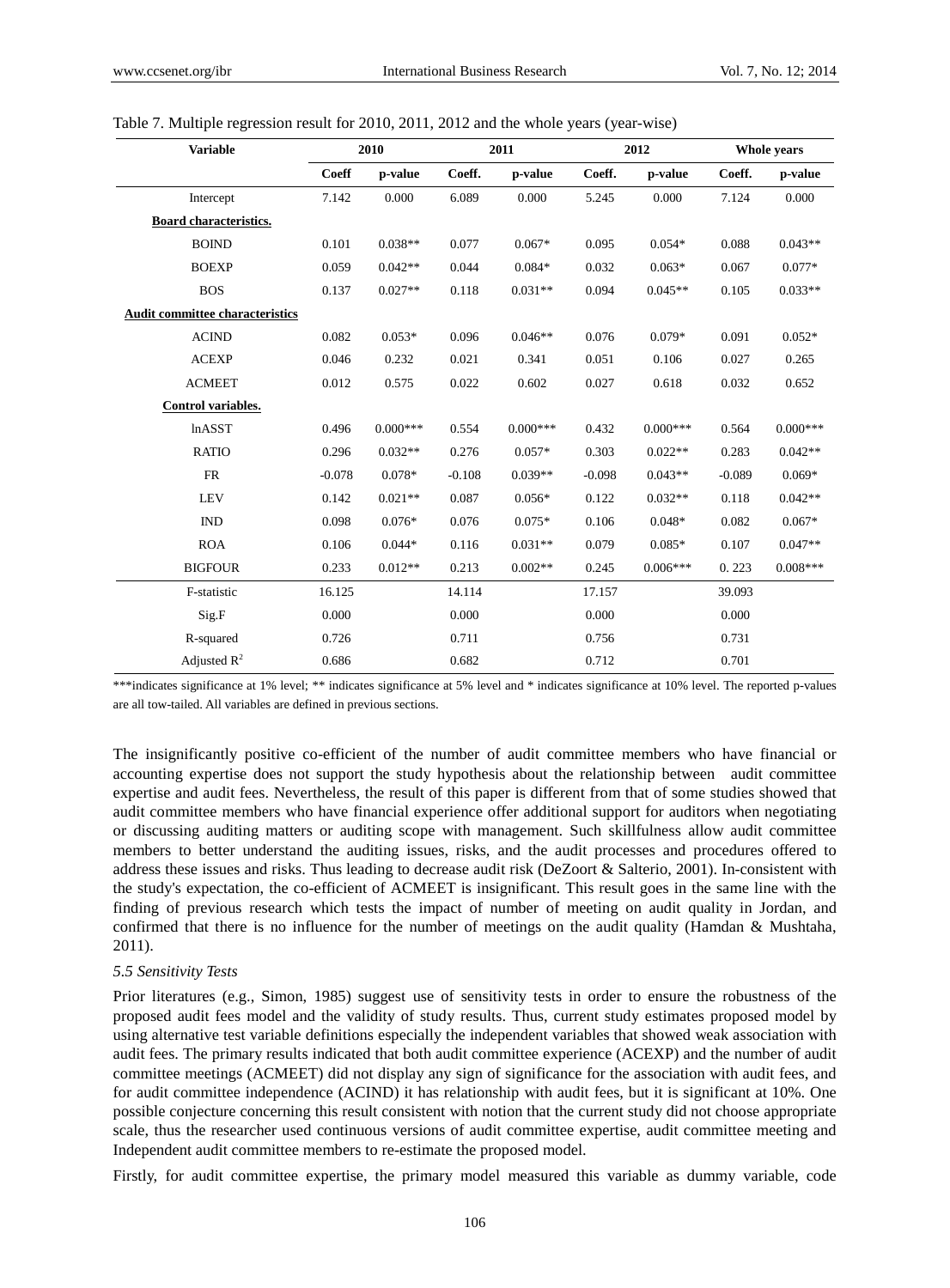ACEXP as (1) If the audit committee has member with accounting or financial experience (0) otherwise, thus audit committee expertise is defined as the number of audit committee members with financial and accounting knowledge and expertise to the total number of audit committee numbers. Secondly, for audit committee meeting, the primary model used the number of audit committee meetings to test the effect of this variable on audit fees, but the results indicated that there is an insignificant relationship, thus the audit committee meeting measured as dummy variable, code (1) if the audit committee met four times or more per year, (0) otherwise (Abbott et al., 2003). Finally, for audit committee independence, the regression results indicated significant association with external audit fees but it was at 10%, the primary model measured this variable as dummy variable, Code ACIND as (1) if the audit committee is 100 percentage Independent, (0) otherwise, for alternative scale, the audit committee independence measured as the percentage of outsiders on the audit committee (Abbott et al., 2003).

Moreover, the current study used the natural logarithm of total assets at the end of the year to measure the company size. Suggested by some authors (e.g. Simunic, 1980) the control variable to measure auditee size can also by the number of employees instead of total assets. Moreover, it worth pointing out that, several variables used in the regression analysis are correlated with company size measured by the natural logarithm of total assets. In additional regressions, the current study replaced the natural log of total assets (LNASST) by the number of employees (EMPON). Current study undertakes the following sensitivity analyses to check and test whether the study's key results are driven by size effects.

As we can see in this case and through the table (8), where the current study used continuous versions of some independent variables which related to the audit committee characteristics and used the number of employees to measure the firm's size instead of natural log of total asset, the R-square is lower compared to the regression with the natural log of total assets. However, with an R-square of (0.687), the regression is still very significant. The variable number of employees (EMPON) is positively and strongly significant at 10%. It is remarkable that both of audit committee expertise and audit committee meeting are still not significantly connected with audit fees in spite of using alternative scales. Finally, for board characteristics the results are largely consistent with the main result. One could draw the conclusion that, in all cases, the results were qualitatively unchanged.

| <b>Variable</b>                        | <b>Whole years</b> |            |  |  |  |
|----------------------------------------|--------------------|------------|--|--|--|
|                                        | Coeff.             | p-value    |  |  |  |
| Intercept                              | 7.207              | 0.000      |  |  |  |
| <b>Board characteristics.</b>          |                    |            |  |  |  |
| <b>BOIND</b>                           | 0.092              | $0.027**$  |  |  |  |
| <b>BOEXP</b>                           | 0.078              | $0.056*$   |  |  |  |
| <b>BOS</b>                             | 0.106              | $0.022**$  |  |  |  |
| <b>Audit committee characteristics</b> |                    |            |  |  |  |
| <b>ACIND</b>                           | 0.096              | $0.023**$  |  |  |  |
| <b>ACEXP</b>                           | 0.011              | 0.572      |  |  |  |
| <b>ACMEET</b>                          | 0.057              | 0.362      |  |  |  |
| Control variables.                     |                    |            |  |  |  |
| <b>EMPON</b>                           | 0.042              | $0.056*$   |  |  |  |
| <b>RATIO</b>                           | 0.266              | $0.018**$  |  |  |  |
| FR                                     | $-0.107$           | $0.037**$  |  |  |  |
| <b>LEV</b>                             | 0.104              | $0.021**$  |  |  |  |
| $\mathop{\rm IND}\nolimits$            | 0.121              | $0.032**$  |  |  |  |
| <b>ROA</b>                             | 0.134              | $0.021**$  |  |  |  |
| BIG4                                   | 0.231              | $0.005***$ |  |  |  |
| F-statistic                            | 27.179             |            |  |  |  |
| Sig.F                                  | 0.000              |            |  |  |  |
| R-squared                              | 0.687              |            |  |  |  |
| Adjusted R-squared                     | 0.662              |            |  |  |  |

Table 8. Sensitivity analysis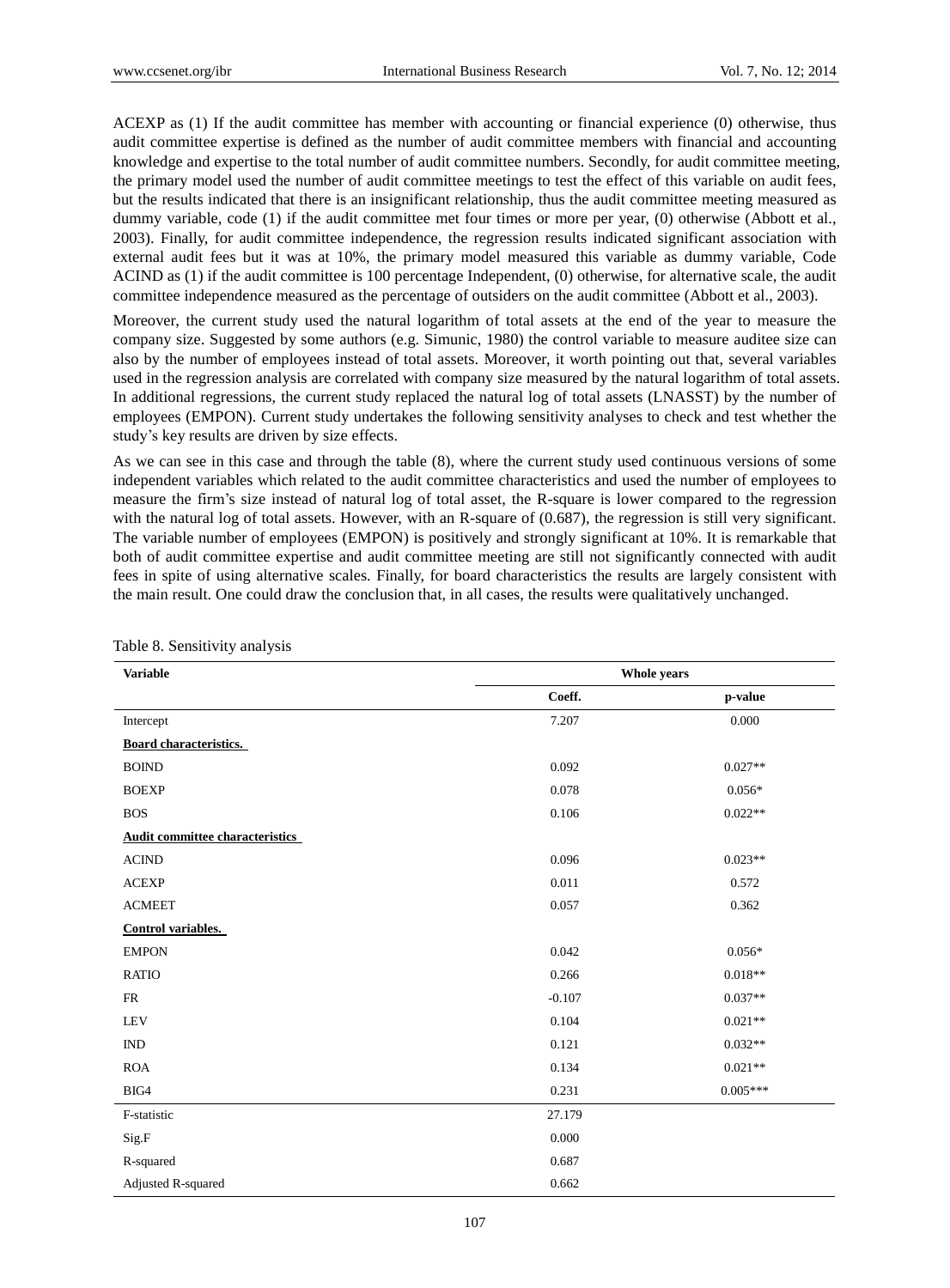#### **6. Conclusion and Recommendations**

Using the sample of 112 non-financial companies which listed on (ASE) and meet the selection standards and have the appropriate financial data obtainable from 2010 until 2012, the current study studied the relationship between various features of board of director, audit committee and audit fees in Jordan. The ordinary least squares (OLS) regression model is used as the method of data analysis. It has been chosen because of its advantages. Furthermore, this approach helps in explaining the relationships among the various variables of the study. The outcomes of the current research provide an important insight into the association between external audit fees and corporate governance from an emerging economy like Jordan and the results were as following:

Firstly, consistent with previous research (e.g., O'Sullivan, 2000; Bearsly & Petroni, 2001; Hay & Knechel, 2004) the current study observed positive and significant association between external audit fees level and board independence, and this finding supports the "demand side" argument. And this finding seems logical especially in Jordan where new regulatory requirements have increased the legal responsibility of directors. Furthermore, the significant positive results which appeared in this study between audit fees and board size, its consistent with signalling theory which argues that company with high number of boards may follow a strategy of demanding high-quality, adequate audit coverage to make a positive expression in the minds of the investment community about the financial reporting and audit quality, this leading to higher audit fees. Moreover, for board expertise, the result reflected also positive association with external audit fees.

Secondly, surprisingly and contrary to the study arguments, both audit committee expertise and the number of audit committee meetings did not show any significant association with the level of external audit fees. These finding are inconsistent with prior studies (e.g., Abbott et al., 2000; Goddard & Masters, 2000; Carcello et al., 2002; Abbott et al., 2003). There is a possibility that the absence of such relationship between audit fees and audit committee expertise and the number of audit meeting for the reason that the board characteristics are comprised as Carcello et al. (2002) had argued. They suggested that the findings are consistent with board of directors requiring a higher audit quality to protect their own interests. On the contrary to that, audit committee independence is significantly positively connected with the level of external audit fees, and this goes in line with the study hypothesis which recommended that independent audit committee will demand doing additional audit procedures and supports the auditor while negotiations with the managements, which results in higher audit fees. Moreover, the current study used sensitivity tests to verify the results and to provide additional support for the main findings of this article and are conducted as ways to mitigate the problems of endogeneity that can bias the interpretation of the results of the main article. This test estimated proposed model by using alternative test variable definitions. However, the results which obtained by these analyses are similar to ones reported for the main analyses.

This study is bound by several limitations. Firstly, the measures used in the current study are only proxies for various constructs. The researcher recognizes that corporate governance variables which are used in this research might do not capture the actual monitoring processes taking place within the company. For instance, this study uses dummy variable takes the value (1) if the board of company contains at least one member with financial expertise, and (0) otherwise. The Second limitation is that the definition of financial expertise is maybe too broad and comprises skills that may not certainly contribute to the effectiveness of board director or audit committee. Thus, future research may classify the current definition of accounting and financial expertise into more specific types of expertise, and then investigate their association with audit fees (Krishnan & Visvanathan, 2009). Thirdly, the measures used in this study are just proxies for various constructs. For example, the audit committee frequency meeting variable is not able to determine the meetings quality. Additionally, it does not capture other forms of communications between the directors and external monitors such as auditors and the regulators and between the audit committee members. Studying these processes requires a case study or qualitative research methods which we leave to future research.

The boundaries of this study open opportunities for future studies. Firstly, future research can conduct comparative study of Jordan with other developing or developed countries. This kind of studies will be useful to see the influence of institutional setting on the level of audit fees. Moreover, these studies will be helpful in explanation how diverse regulatory requirement affect the level of audit fees in different institutional setting. Secondly, financial companies are excluded from this research due to more highly regulatory environment applicable to this sector. Further research using a sample from this sector can be carried out to find out whether there is consistency with regard to the association between audit fees and corporate governance. Finally, as the corporate governance mosaic indicated, there are other external and internal actors in the governance network. The current study only comprised board director and audit committee as the main interests of this study. However, there are several actors in the governance network (e.g. internal audit) may also be interesting for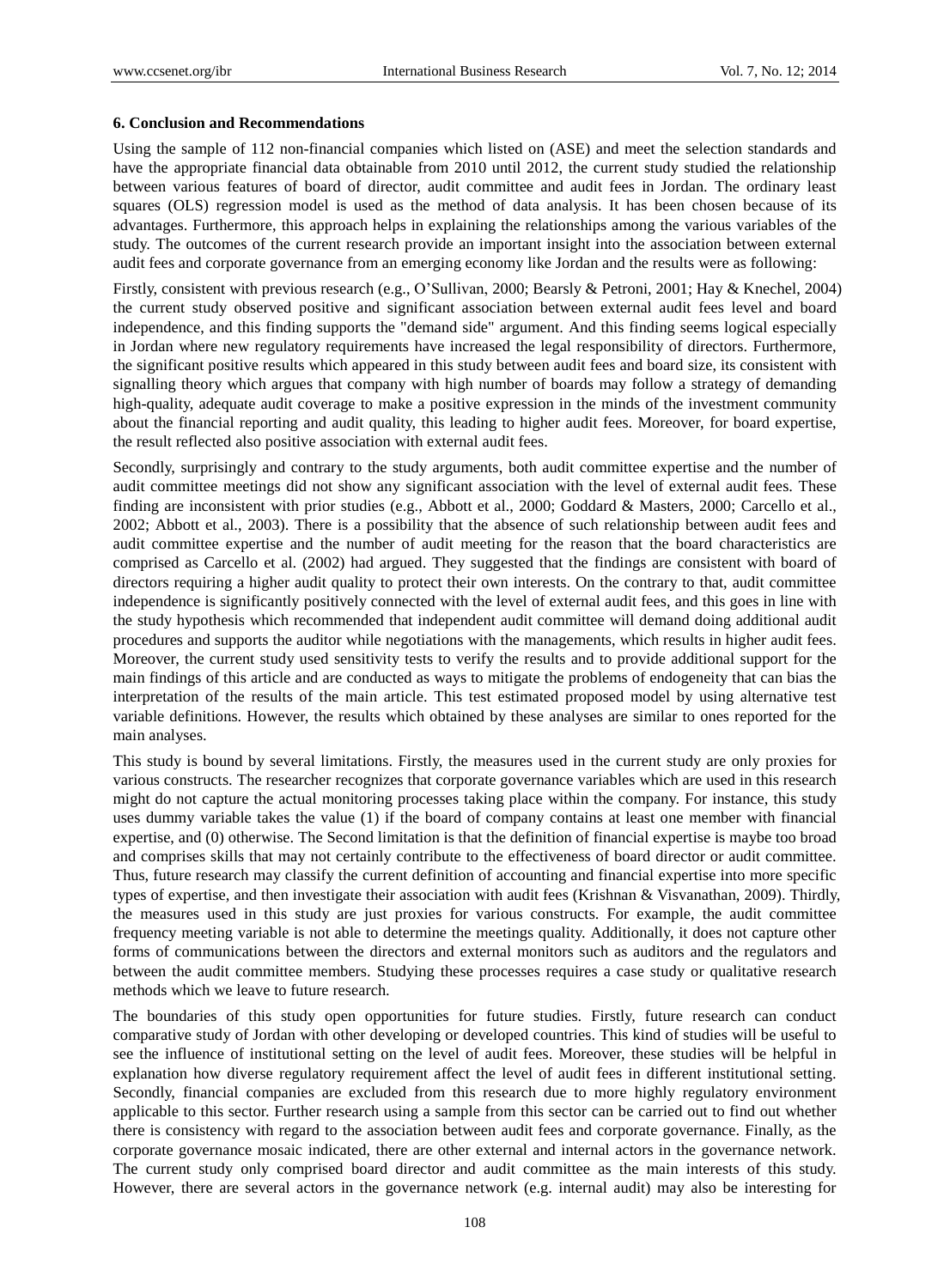future research to study.

#### **References**

- Abbott, L., & Parker, S. (2000). Auditor Selection and Audit Committee Characteristics*. Auditing. A Journal of Practice & Theory, 19*(fall), 47–66. http://dx.doi.org/10.2308/aud.2000.19.2.47
- Abbott, L., Parker, S., & Peters, G. (2004). Audit committee characteristics and restatements. *Auditing: A Journal of Practice and Theory, 23*(1), 69–78. http://dx.doi.org/10.2308/aud.2004.23.1.69
- Abbott, L., Parker, S., Peters, G., & Raghunandan, K. (2003). The association between audit committee characteristics and audit fees. *Auditing: A Journal of Practice and Theory, 22*(2), 17–32. http://dx.doi.org/10.2308/aud.2003.22.2.17
- Abdullatif, M. (2013). Fraud risk factors and audit programme modifications: Evidence from Jordan. *Australasian Accounting, Business and Finance Journal, 7*(1), 59–77. http://dx.doi.org/10.14453/aabfj.v8i3.2
- Abdullatif, M., & Al-Khadash, H. (2010). Putting audit approaches in context: The case of business risk audits in Jordan*. International Journal of Auditing, 14*(1), 1–24. http://dx.doi.org/10.1111/j.1099-1123.2009.00400.x
- Agrawal, A., & Chadha, S. (2005). Corporate Governance and Accounting Scandals. *Journal of Law and Economics, 48*(2), 371–406. http://dx.doi.org/10.1086/430808
- Al-Basheer, M. (2003). Corporate Governance and Auditor. Jordan Association of Certified Public Accountants. *Proceedings of 5th professional conference* (pp. 24–25), Amman. September 2003.
- AL-Farah, A. (2001). *The Effectiveness of Audit Committees in the Jordanian Public Shareholding Companies: Empirical Study*. Unpublished master's thesis, Jordanian university, Jordan.
- Alshareef, E. (2008). *Corporate Governance and Earnings Management*. Unpublished doctoral thesis, University of Arab Academy, Jordan.
- Alzoubi, E., & Mohamad, S. (2012). The Effectiveness of Corporate Governance Mechanisms on Constraining Earning Management Literature Review and Proposed Framework. *International Journal of Global Business, 5*(1), 17–35.
- Beasley, M. (1996). An empirical analysis of the relation between the board of director composition and financial statement fraud. *The Accounting Review, 71*(4), 443–465.
- Beasley, S., & Petroni, K. (2001). Board independence and audit firm type. *Auditing: A Journal of Practice & Theory, 20*, 97–114. http://dx.doi.org/10.2308/aud.2001.20.1.97
- Carcello, J., Hermanson, D., Neal, T., & Riley, R. (2002). Board characteristics and audit fees. *Contemporary Accounting Research, 19*(3), 365–384. http://dx.doi.org/1506/CHWK-GMQ0-MLKE-K03V
- DeZoort, F., & Salterio, S. (2001). The effects of corporate governance experience, financial-reporting and audit knowledge on audit committee members. *Auditing: Journal of Practice and Theory, 20*(2), 31–47. http://dx.doi.org/10.2308/aud.2001.20.2.31
- Dhaliwal, D., Naiker, V., & Navissi, F. (2006). *Audit Committee Financial Expertise, Corporate Governance, and Accruals Quality: An Empirical Analysis*. Working paper, University of Arizona, United States.
- Feng, Y., Simon, G., Wanli L., & Huaili, L. (2012). Determinants of audit committee meeting frequency: evidence from Chinese listed companies. *Managerial Auditing Journal, 27*(4), 425–444. http://dx.doi.org/10.1108/02686901211218003
- Goddard, R., & Masters, C. (2000). Audit committees, Cadbury Code and audit fees: an empirical analysis of UK companies. *Managerial Auditing Journal, 15*(7), 358–371. http://dx.doi.org/10.1108/02686900010344638
- Griffin, P., Lont, D., & Sun, Y. (2008). Corporate governance and audit fees: Evidence of countervailing relations. *Journal of Contemporary Accounting and Economics, 4*(1), 18–49. http://dx.doi.org/10.1016/S1815-5669(10)70028-X
- Hamdan, A., & Mushtaha, S. (2011). The Relationship between Audit Committee Characteristics and Type of Auditor's Report: An Empirical Study on the Public Shareholding Industrial Companies Listed at Amman Bourse. *The Arabian Journal of Accounting, 14*(1), 109–163.
- Hashim, U., & Rahman, A. (2011). Audit report lag and the effectiveness of audit committee among Malaysian